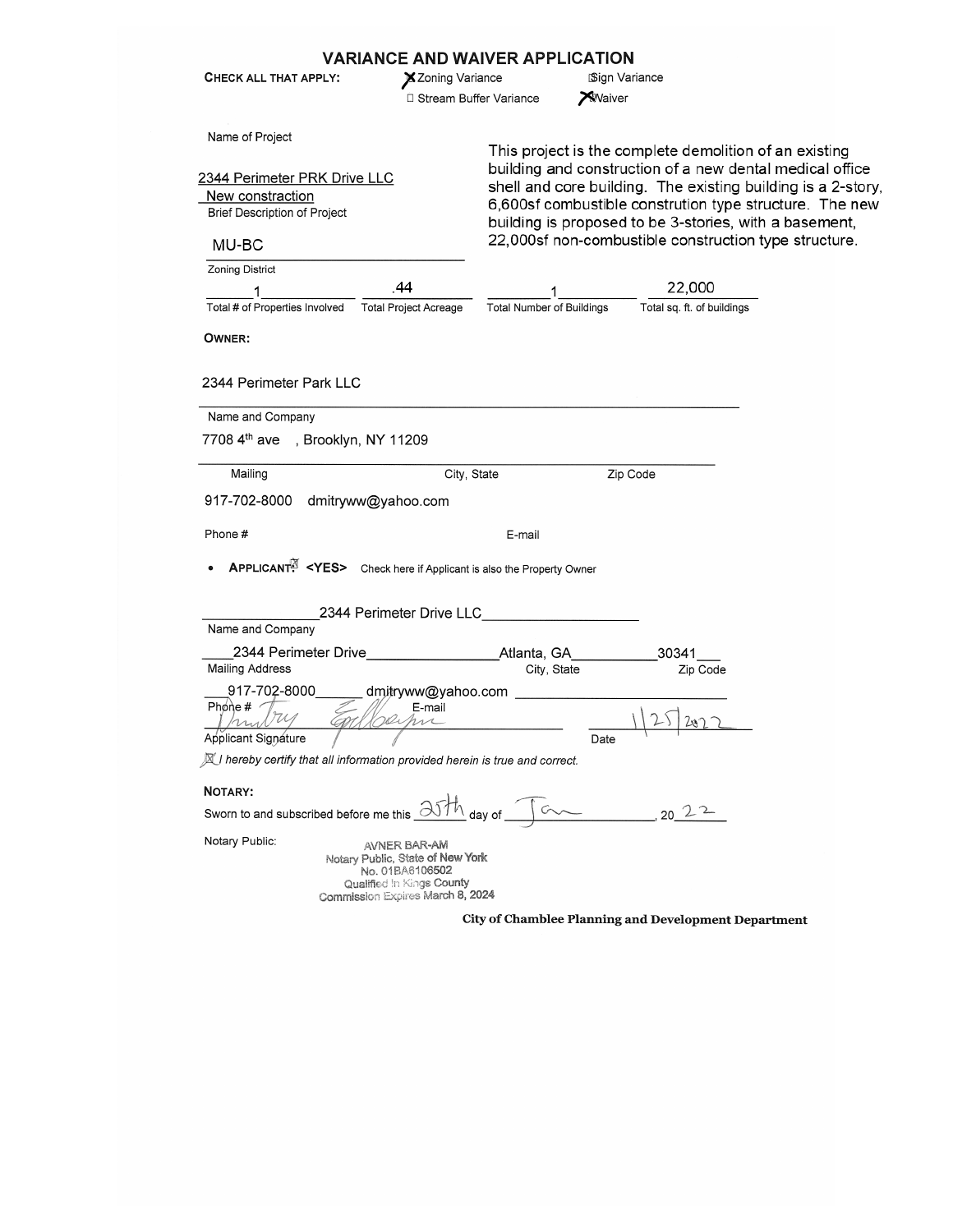

# 2/7/22

### **Variance Application Hardship Letter**

| Property Address: | 2344 Perimeter Park Drive     |
|-------------------|-------------------------------|
| Property Size:    | .44 Acres                     |
| Owner/Developer:  | 2344 Perimeter Park Drive LLC |

### **Variance Application**

1.Section 210-12. – MU-BC Mixed-Use – Business Center District. (No mixed-use requirement) 2.Section 250-2. – Minimum number of parking spaces required. (Reduce parking space required from 85 to 26) 3.Section 320-21. – Off-street surface parking lot planting requirements. (No planting requirement)

The scope of the proposed project is to demolish the existing 2-story, suburban style office building and replace it with a new 3-story with a basement, noncombustible dental medical office (MOB), shell and core building. The shell and core building is phase one. In phase two, the owner will build out the interior floors of the building and occupy the building with his private dental practice.

Though the current zoning is mixed-use, the existing development is in the style of a suburban office park. The buildings are 2-story, residential style, brick buildings built of combustible materials. The proposed MOB is more inline with the intent of the current zoning. The existing building has no street frontage, and the parking lot has no room to expand. Therefore, there is no change proposed for the parking lot, other than curb ramps and parking striping to provide the most direct accessible route to the proposed building entrance.

#### **Review and Approval Criteria**

- *1.There are extraordinary and exceptional conditions pertaining to the particular property in question because of its size, shape, or topography:* **The size and shape of the lot makes it unfeasible to expand the parking lot to increase the number of parking spaces or introduce planting requirements without losing existing parking spaces.**
- *2.The application of this UDO to this particular piece of property would create an unnecessary hardship:* **The UDO provides unfeasible requirements for this property due to the lack of street frontage and size constraints of the property.**
- *3. Such conditions are the not the result of any actions of the property owner: No*
- *4.Relief, if granted, would not cause substantial detriment to the public goods nor impair the purposes or intent of this zoning requirement:* **The owner/developer will provide a building that is more inline with the intent of the mixed-use zoning than the existing building and will provide enhanced landscaping around the perimeter of the existing parking lot.**